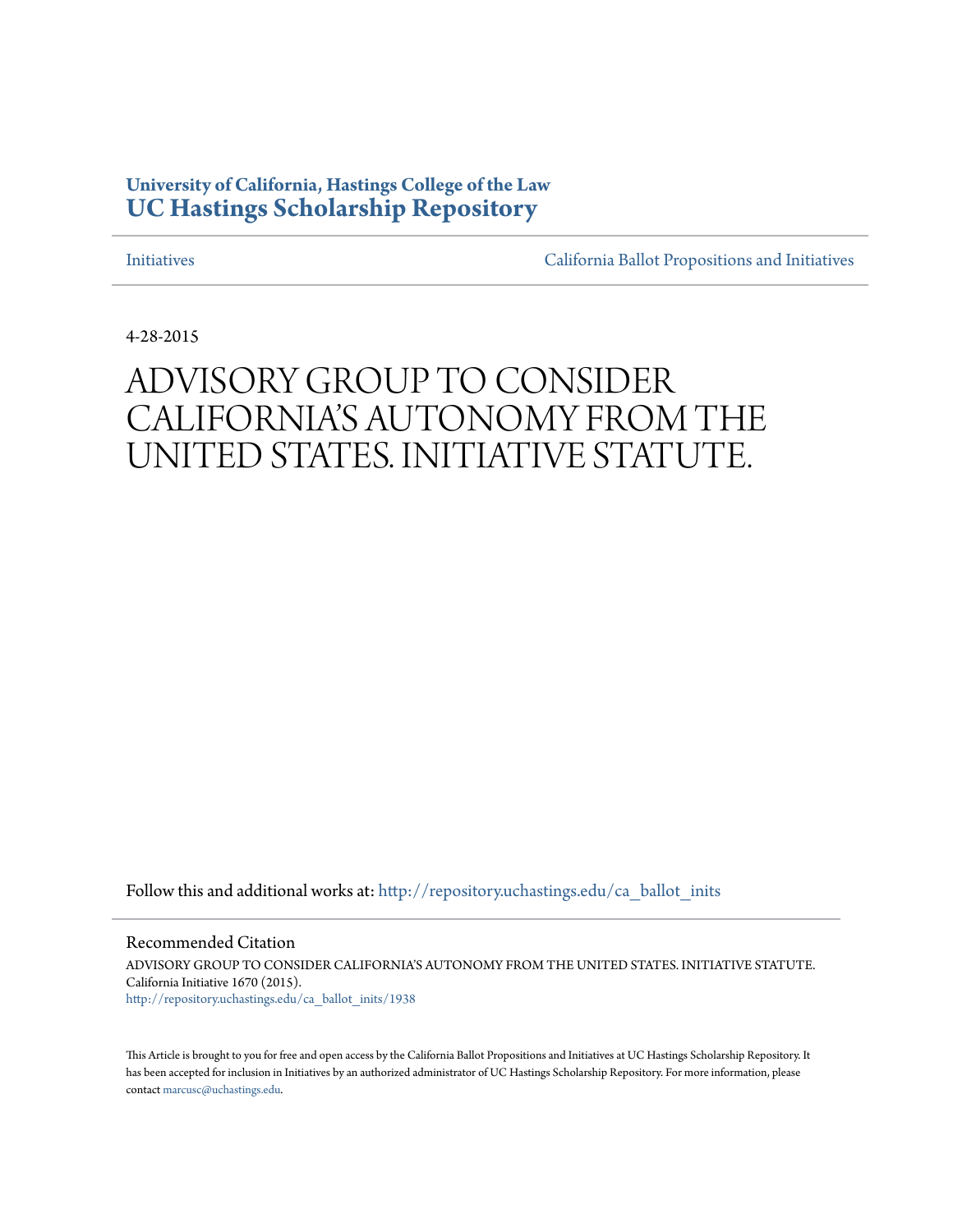The Attorney General of California has prepared the following title and summary of the chief purpose and points of the proposed measure:

### **ADVISORY GROUP TO CONSIDER CALIFORNIA'S AUTONOMY FROM THE**

**UNITED STATES. INITIATIVE STATUTE.** Creates state panel of government officials and private experts to explore establishing California's autonomy from the United States. Requires the panel to hold public hearings and take expert testimony, investigate impacts from California's statehood, determine impact of establishing autonomy, submit a monthly report on its activities to the Legislature, and prepare an annual report of its findings. Summary of estimate by Legislative Analyst and Director of Finance of fiscal impact on state and local government: **Likely state costs of at least hundreds of thousands of dollars annually.**  $(15-0006.)$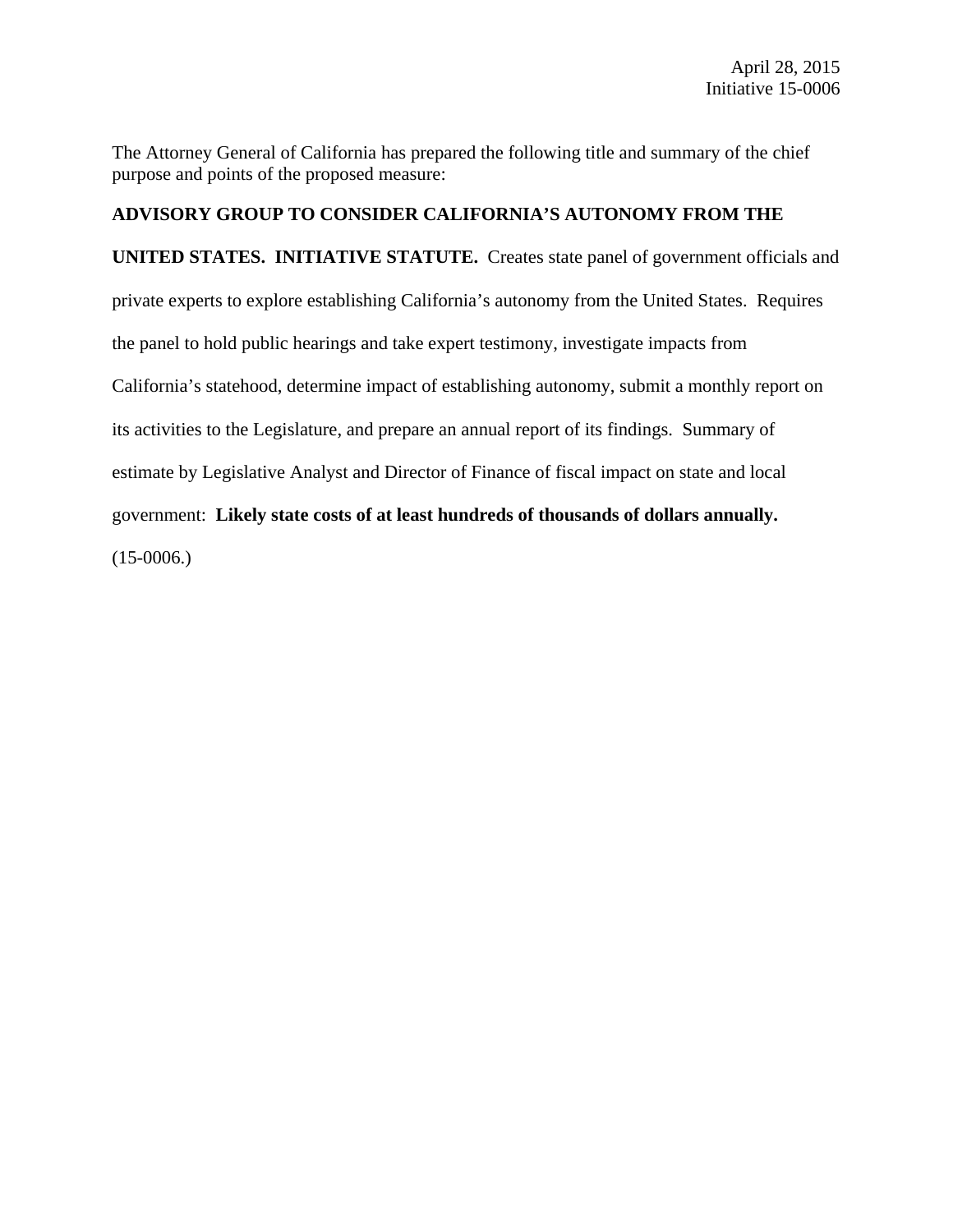**1 5 - 0 0 0 6** 

Ms. Ashley Johansson Initiative Coordinator Office of the Attorney General 1300 "I" Street Sacramento, CA 95814-2919

 $\mathcal{L}(\mathbf{x})$  ,

KEAFINED **FEB 2 0 2015** 

**INITIATIVE COORDINATOR ATIORNEY GENERAL'S OFFICE** 

Re: Request for Title and Summary for Proposed Initiative

Pursuant to Article II, Section 10(d) of the California Constitution, this letter respectfully requests that the Attorney General prepare a circulating title and summary of the enclosed proposed statewide initiative: "A New Hope for California", which amends the California Government Code by adding Title 24, Chapter 1, Sections 120000 through and inclusive of 120007.

Also enclosed are the required signed statements pursuant to California Elections Code sections 9001 and 9608, and a check in the amount of \$200.

Please direct all inquiries and correspondence regarding this proposed initiative to:

Louis J. Marinelli President, Sovereign California U Marinelli@ SovereignCA.org Sovereign California (FPPC ID: 1373550) P.O. Box 121165 San Diego, California 92112-1165

 $\bar{t}$ 

Thank you for your time and attention to this matter.

Sincerely,

Signature of Proponent **Louis J. ('(/o.r;fle/** *F* 

Printed Name

 $Febrvarq$  19, 2015

Date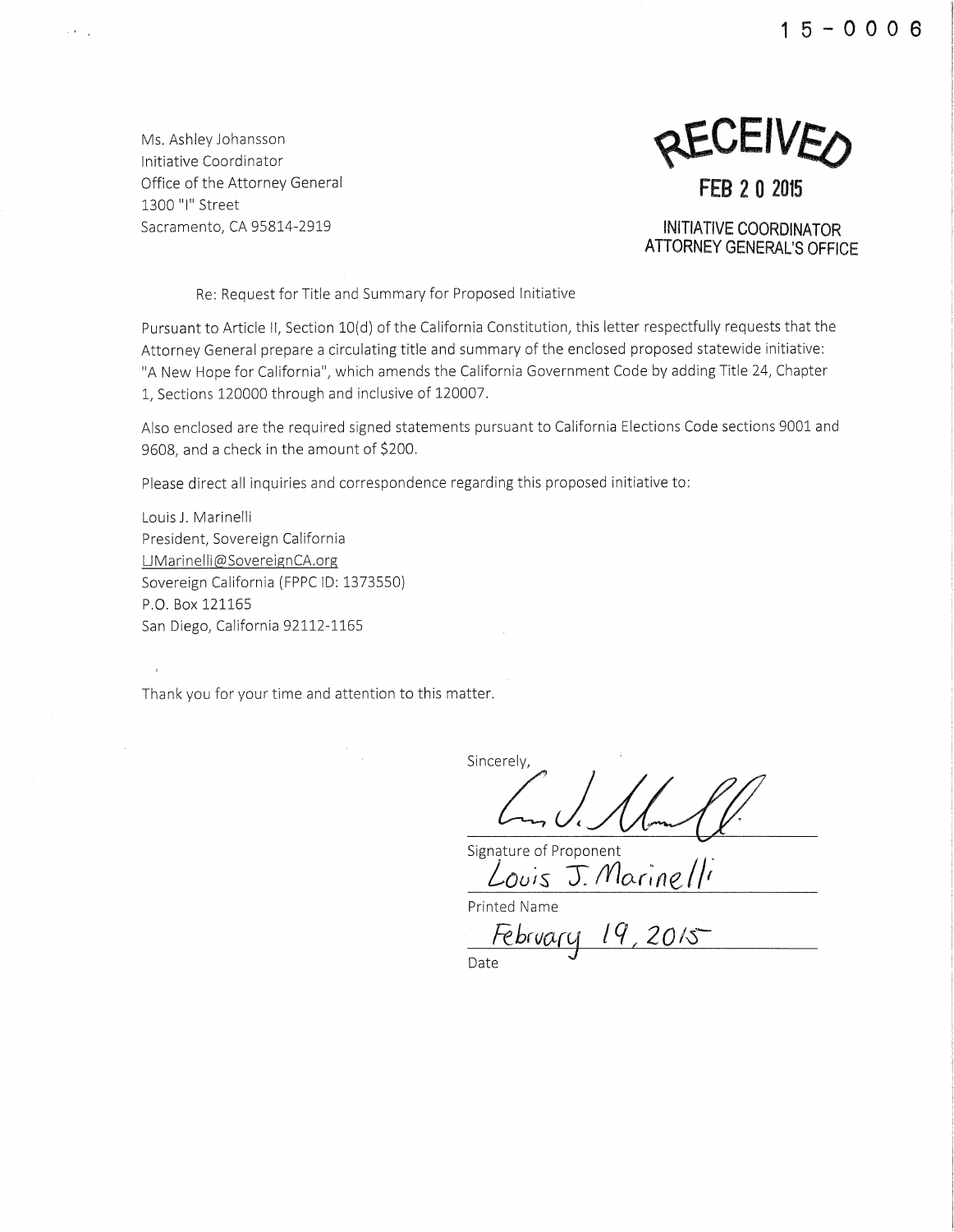#### TITLE 24. A NEW HOPE FOR CALIFORNIA [120000 - 120007] CHAPTER 1. The New Hope for California Devolution Panel [120000- 120007]

#### *120000. Findings and Declarations concerning California.*

- (a) California's Gross State Product is comparable to the Gross Domestic Products of Russia and Brazil, and our economy is on track to overtake Brazil's as the world's seventh largest;
- (b) California is a major oil producer, comparable to Malaysia, and has over 2,900 million barrels of crude oil in reserves and 17 oil refineries with a capacity of 1.96 million barrels per calendar day.
- $(c)$  California is a major global exporter comparable to Indonesia and is home to two of the top fifty major global seaports - Los Angeles, ranking  $16<sup>th</sup>$  and Long Beach, ranking  $23<sup>rd</sup>$ ;
- (d) California is on average more linked to the global economy than the rest of the United States and about 150% more dependent on international trade;
- (e) California remains the top destination of foreign investment in the world while foreign investment in the United States has continued to fall over the past decade;
- (f) Californians are more likely to be involved in international trade than American citizens.
- (g) California's population is the most diverse population in the United States and its size of over 38 million is comparable to the population of Poland.
- (h) California's population is isolated from the vast majority of the American population, resulting in different social needs and unique public and economic policy preferences.
- (i) California has a high concentration of college graduates, comparable to the United Kingdom, and more Californians have college degrees than the national average;
- $(i)$  California's life expectancy is comparable to life expectancy in the United Kingdom; California's Human Development Index score is among the best in the world, comparable to Sweden. Human Development Index is a snapshot measuring wealth, health and education;

#### *120001. Findings and Declarations concerning the Federal Government of the United States.*

- (a) The Bureau of Land Management, the United States Forest Service, the Fish & Wildlife Service, and the National Park Service collectively own nearly half of the territory within California, restrict our access to these lands and unjustly deprive us of the natural resources that exist upon them;
- (b) The National Park Service has denied us access to forests which rightfully belong to the People of California. They are responsible for the mismanagement of these forests, resulting in millions of dollars in damage to California homes caused by otherwise preventable forest fires, and millions of dollars to the California state government;
- (c) The Environmental Protection Agency has issued regulations denying us access to water resources which rightfully belong to the People of California. There has been no reprieve even during periods of severe drought, causing a man-made dustbowl in our once lush Central Valley. Federal Courts have upheld these regulations, and the Supreme Court has refused to intervene;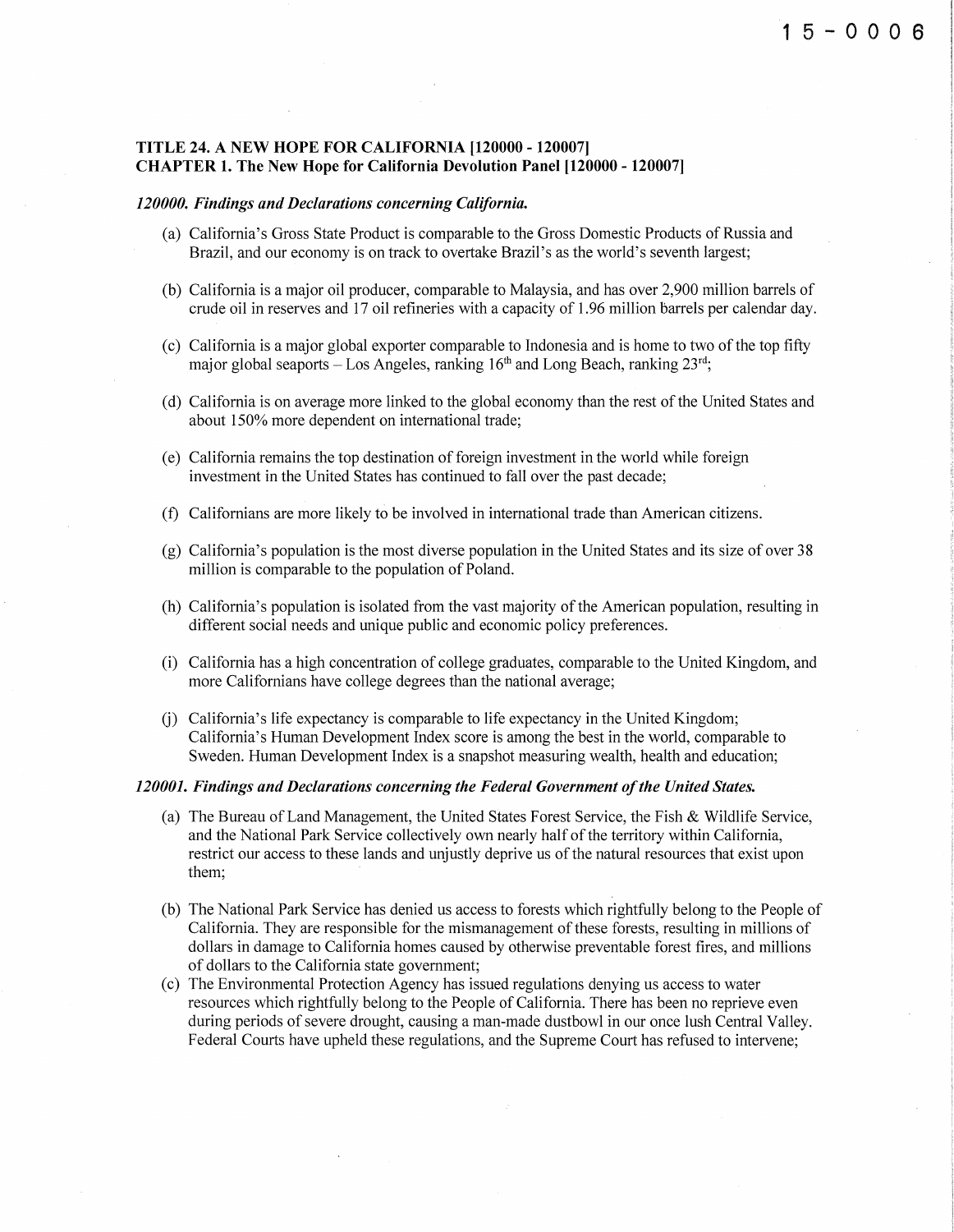- (d) The United States Government has for decades levied income taxes on the People of California which have been appropriated for the development of infrastructure in other states while infrastructure in California is consistently ranked among the worst in the Nation;
- (e) The United States Government has denied the People of California an equal voice in government. Of all the states in the Union, California has the lowest number of representatives in Congress per million citizens. As a result, the People of California have less access to their elected representatives than the people of any other state. Meanwhile, California ranks 50th in Electoral College voting power, with the most diluted vote for president in the Nation;
- (f) The National Security Agency and the Drug Enforcement Agency have engaged in illegal mass surveillance and warrantless wiretapping of the People of California;
- (g) The United States has repeatedly pursued a foreign policy in conflict with California's interest, hurting our reputation globally. These foreign policies have disproportionately hurt the People of California since our economy is more linked to the international economy than any other state.

#### *120002. Definitions.*

The following definitions shall govern the construction of this chapter:

- (a) "Devolution" means the legal transfer of authority or jurisdiction from the United States federal government to the California state government.
- (b) "Panel" means the "New Hope for California Panel."
- (c) "Statehood" means the status of California as one of the fifty states of the United States.
- (d) "Expert" means a person who by virtue of education, training, skill, or experience, is believed to have expertise and specialized knowledge in a particular subject beyond that of the average person, sufficient that others may officially and legally rely upon the witness's specialized (scientific, technical or other) opinion about an issue within the scope of his expertise.

#### *120003. The New Hope for California Panel.*

(a) The New Hope for California Panel is hereby established in state government. The panel shall consist of three members including the Lieutenant Governor, who shall also serve as Chair, the Director ofthe Governor's Office of Business and Economic Development, and the California Legislative Council. The members shall appoint two additional panelists from the California Office of Legislative Council, and eight additional expert panelists, residents of California not currently serving in the California state government, from the disciplines of history, political science, economics, sociology, anthropology, environmental science, agriculture, and business.

#### *120004. Panel Duties and Responsibilities.*

- (a) Call upon expert testimony and public hearings on the issue of devolution of powers to California from the United States.
- (b) Determine how the establishment of California as an autonomous region ofthe United States through devolution of powers including, but not limited to, trade and immigration, would impact California individually, and the United States collectively.